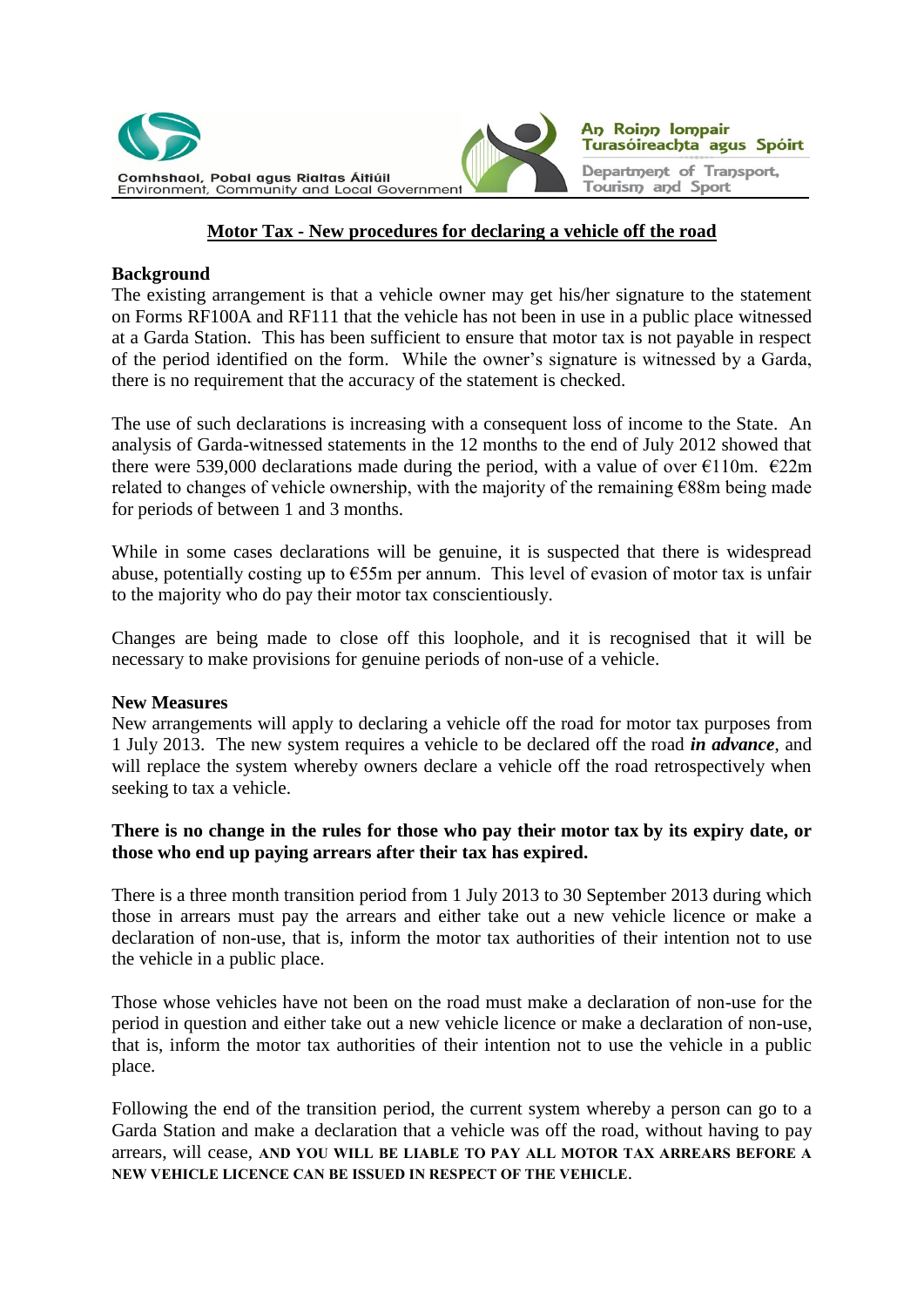

The following question and answer factsheet summarises the new measures that will apply from 1 October 2013. The transitional arrangements for the period between 1 July and 30 September are set out at the end of this document.

# **Q1. How do I declare my vehicle off the road?**

**A1**. If your vehicle is not going to be in use, and will not be kept in a public place, you will be able to declare it off the road by completing Form RF150 and submitting it to your local motor tax office. Form RF150 can be downloaded from [www.environ.ie,](http://www.environ.ie/) [www.motortax.ie](http://www.motortax.ie/) , or your local authority website. It is also available at your local motor tax office, Garda Station, Library or Citizens Information Centre.

An online application facility is currently being developed and applications will be able to be made on [www.motortax.ie](http://www.motortax.ie/) later this year.

## **Q2**. **If my vehicle is not in use, when do I need to declare it off the road?**

**A2**. You must make your off the road declaration in **advance**. The declaration must be made in the month of expiry of your current motor tax disc. All correctly completed applications will receive confirmation of their transaction, either by post or on the spot if the declaration is submitted in person at your local motor tax office.

# **Q3. Can I do it after tax has expired?**

**A3**. No, it must be done in advance. If arrears in motor tax are due, these must be paid in full and motor tax paid for a minimum of 3 months before a declaration of non-use may be made. However, see Q14 below in respect of newly purchased vehicles (new or second hand).

### **Q4. What if I send the declaration in after the tax has expired?**

**A4**. It will be returned to you and you will be notified that you are liable for tax on the vehicle for a minimum of 3 months before a declaration of non-use may be made. It is important, therefore, if you are posting the declaration, that you send it off in sufficient time to reach your local motor tax office.

### **Q5. Do I have to get it witnessed at a Garda Station?**

**A5**. No – there is no requirement to have the form witnessed at a Garda Station.

## **Q6. Will I have to explain why the vehicle is being taken off the road or produce evidence?**

**A6**. No, you will not be asked to explain why the vehicle is not going to be used or to produce any documentary evidence. However, there is a fine and potential prison sentence on conviction for making a false or misleading declaration of non-use, in addition to existing penalties for non-display of a valid motor tax disc.

# **Q7. Will I have to pay an administration charge for making an off the road declaration?**

**A7**. No.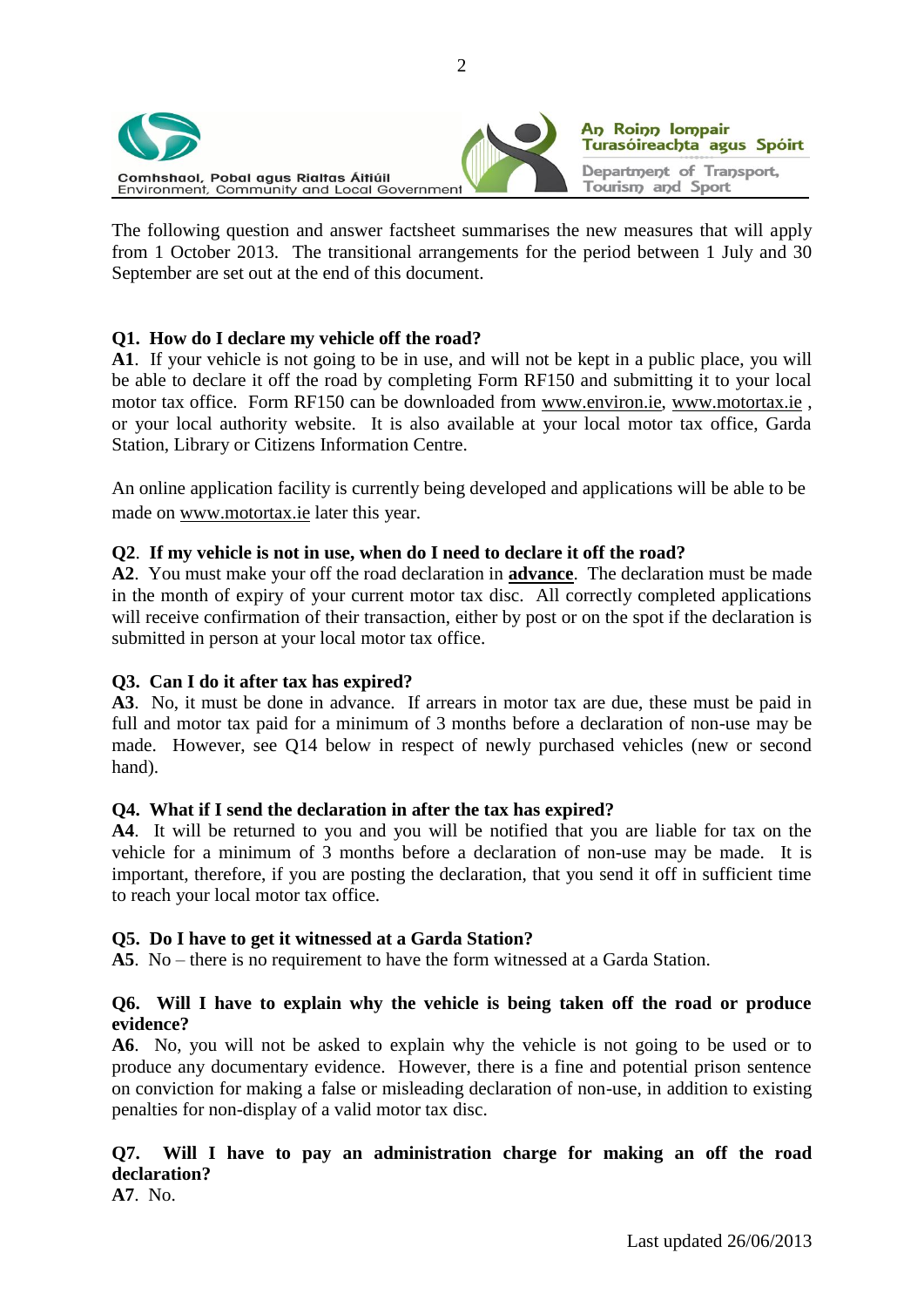



## **Q8. How long can I declare the vehicle off the road for?**

**A8**. The minimum period is three calendar months, the maximum is twelve calendar months i.e. you cannot declare a vehicle off the road for either one or two months. The declaration must be for full calendar months, starting on the first day of a month and ending on the last day of a month.

## **Q9. Will I get a renewal notice at the end of the period specified in the declaration?**

**A9**. Yes – in the same way that you currently get a renewal notice when your tax is about to expire.

# **Q10. What do I do if I want to keep the vehicle off for longer?**

**A10**. In the month before the end of the period specified in your first declaration, you can make a new declaration for between a further three and 12 months. This can be repeated for as long as you intend to keep the vehicle off the road.

# **Q11. What if I want to put the vehicle back on the road before the period specified in the declaration expires?**

**A11**. You can cancel the declaration at any time by renewing your tax in your local motor tax office – the validity of the tax disc will commence from the first day of the month in which you tax the vehicle.

# **Q12. What if I sell the car before the expiry of the declaration?**

**A12**. The declaration will be cancelled automatically as and from the date of sale.

# **Q13. Can I transfer the declaration if I sell one vehicle, but purchase another?**

**A13**. No, you must make a new declaration in respect of the vehicle being purchased. The declaration must be made to your local motor tax office within ten days of the date of sale.

## **Q14. I've just bought a vehicle – how can I make a declaration that I intend to keep it off the road for a while?**

**A14**. If you have just bought a new vehicle or just acquired a second hand one and do not intend to use it immediately, you will have ten days from the date of purchase (as specified in the registration document or the notification of transfer of vehicle ownership) to furnish a declaration of non-use. In that case, the declaration will commence from the first day of the month in which the sale takes place, or the first day of the month of registration in the case of new vehicles.

Make sure you notify the seller that you are intending to declare the vehicle off the road and that you need him or her to ensure that the change of ownership is notified to the National Vehicle and Driver File as soon as possible.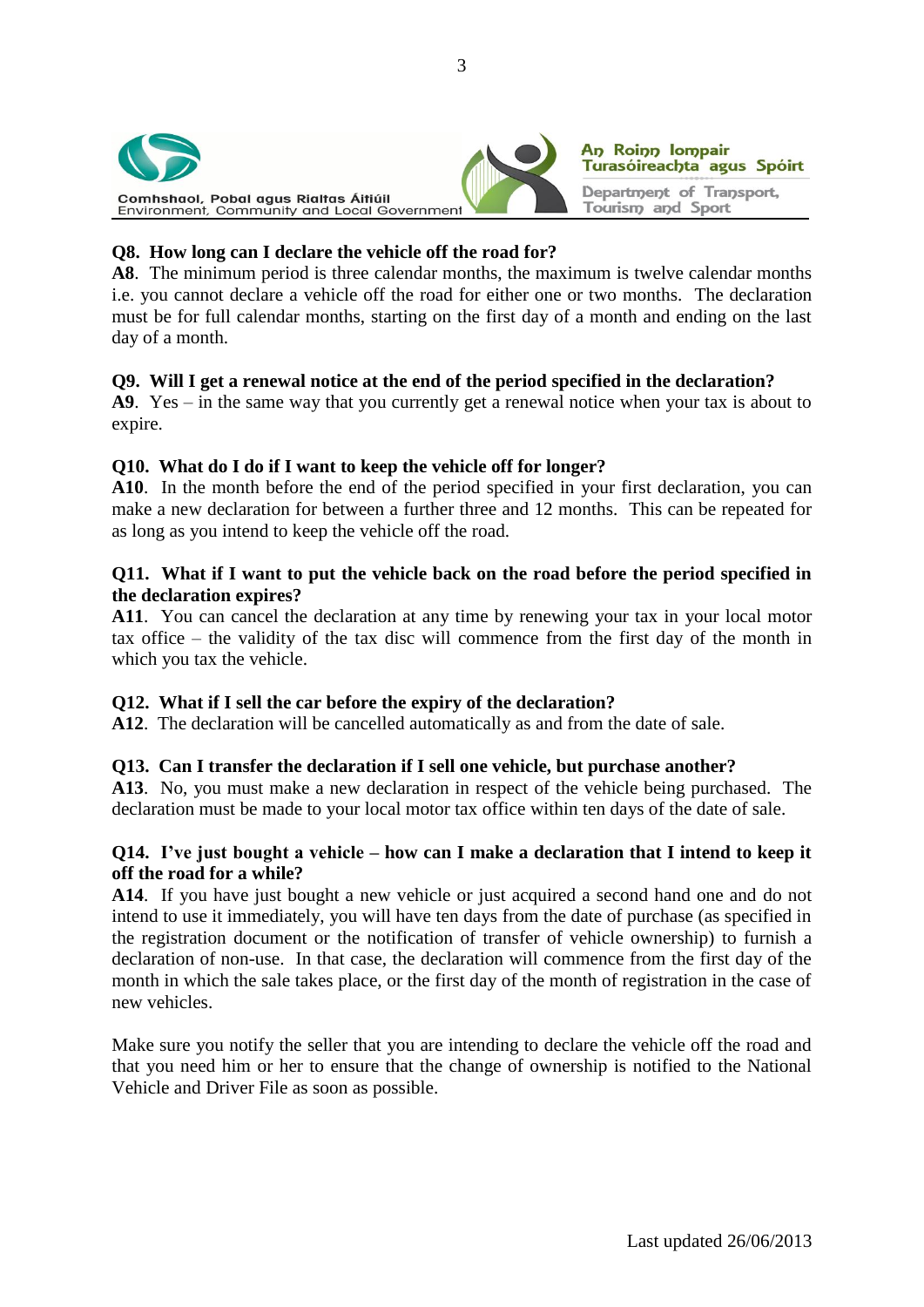



# **Q15. What if I'm due to have an NCT while my car is off the road?**

**A15**. A vehicle may be used during the period of a non-use declaration in two cases:

- to bring it to and from a test centre for the test; or
- to bring it for repair after a re-test, or back to where you are keeping it while it is off the road after the repairs. This option may only be used where an appointment has already been made for a re-test.

The same rules apply to roadworthiness testing for commercial vehicles.

If you are bringing the vehicle to a test centre or to or from repairs after a test failure, it would be advisable to carry a copy of the appointment for the test or re-test with you.

## **Q16. I have an old vehicle in the garage that hasn't been used for years. Do I need to declare it off the road?**

**A16**. If you think that, at any stage in the future, the car might be put back on the road then, yes, you will need to make a declaration during the transition period from 1 July 2013 to 30 September 2013 to avoid having to pay arrears*, back to the date of expiry of the last motor tax licence,* when the vehicle is being put back on the road. If you are absolutely certain that the vehicle will never go back on the road, then you need to do nothing.

# **Q17. Can I keep the vehicle parked in a public place after I make an off the road declaration?**

**A17**. No, you cannot keep or use the vehicle in a public place while an off the road declaration is in effect in respect of the vehicle. It must be kept in off the road and not in a public place to avoid a liability for motor tax (and penalties for non-payment of motor tax and for making a false off-road declaration).

# **Q18. Can I get a refund if I need to take a taxed vehicle off the road?**

**A18**. Only if you qualify for a refund under existing rules. These include the vehicle being stolen and not recovered, scrapped or permanently exported, or if you are keeping the vehicle off the road for reasons of illness, absence from the State for business or educational purposes or for services overseas with the Defence Forces. In all of these instances, a minimum of three months must remain on the disc.

# **Q19. If I am entitled to a refund, what happens?**

**A19.** You will only have to complete one form (Form RF120) to obtain a refund. You do not have to complete a separate declaration of non-use.

# **Q20. If I owe arrears, can I make an off the road declaration?**

**A20**. No, you will not be allowed to declare the vehicle off the road if arrears are owed – the arrears will have to be paid and the vehicle taxed for a minimum of three months before you will be able to declare the vehicle off the road. There will be an exception during the transition period – see the month-by-month guide below.

# **Q21. My vehicle is exempt from motor tax – do I have to make a declaration?**

**A21**. Yes, in order to keep your vehicle record up to date.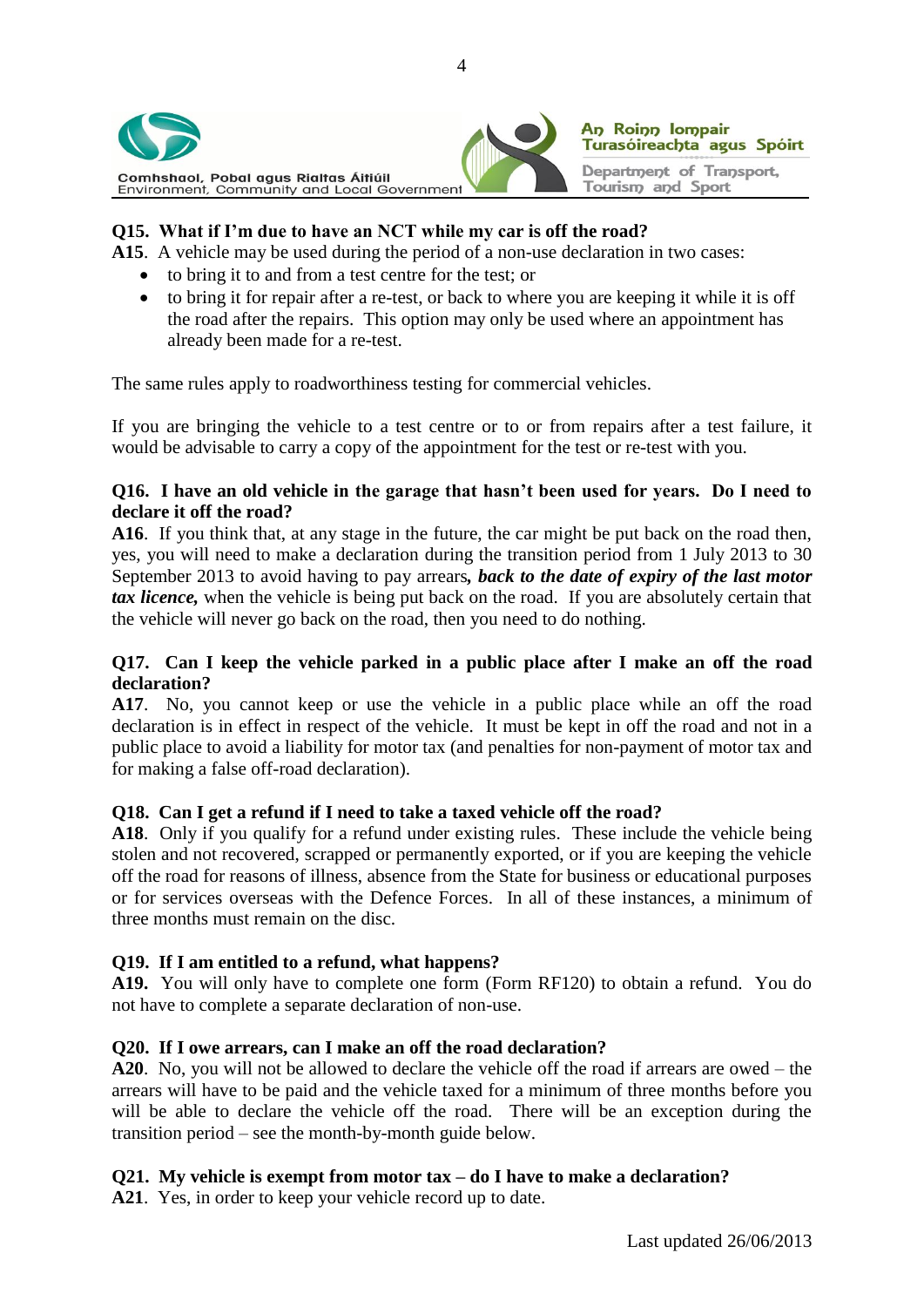

## **Q22. What do I need to do during the transition period?**

**A22**. The transition period will run from 1 July 2013 to 30 September 2013. For those not wishing to declare their intention to keep their vehicle off the road for a period of time, and those whose motor tax affairs are up to date, nothing changes and there is no need to do anything new during the transition period.

For those that do intend to declare their intention to keep their vehicle off the road or who have been keeping their vehicle off the road already, what you need to do depends on your own particular circumstances. The month by month guide, as set out below, will apply to you.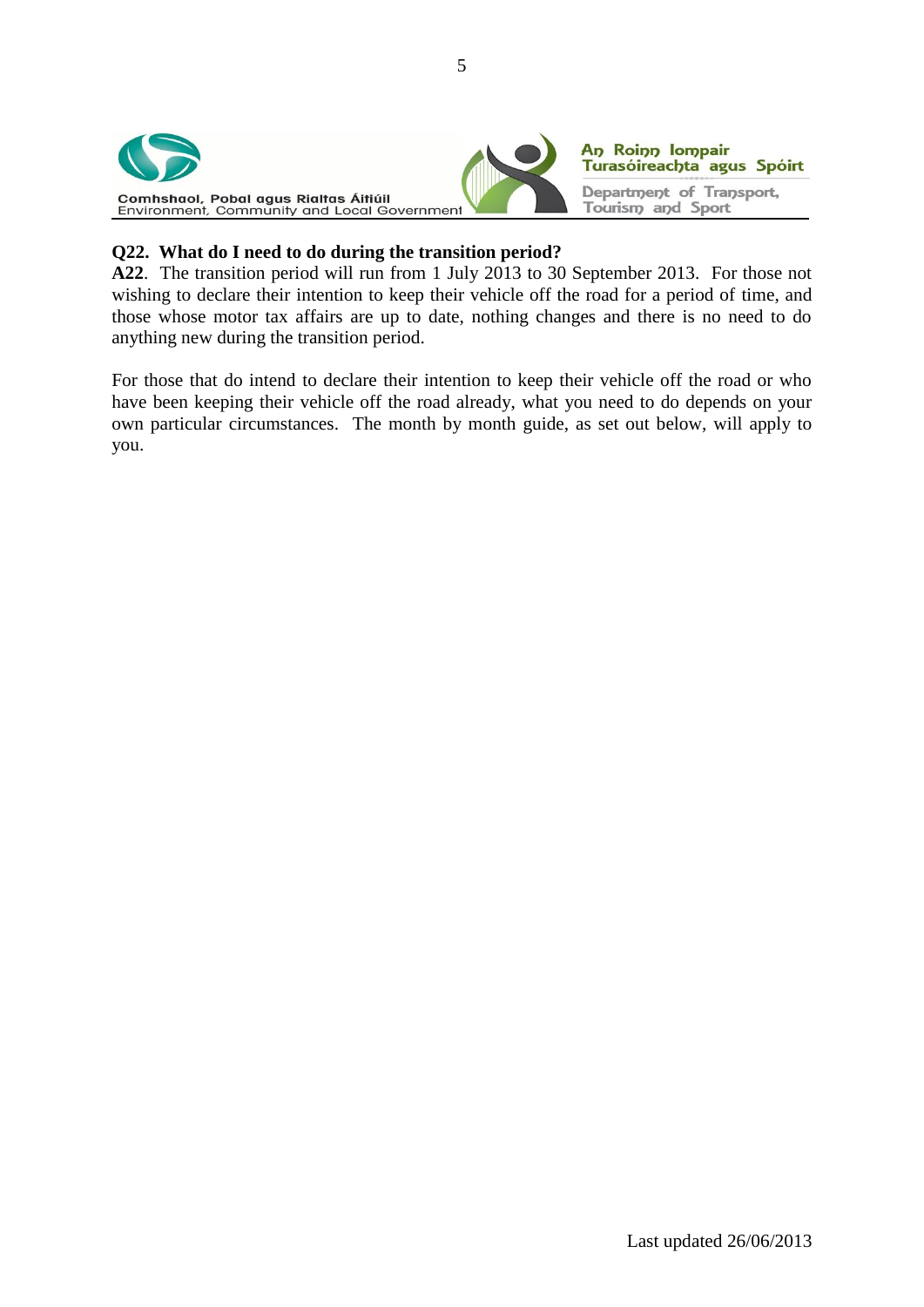

# **Month-by-Month Guide**

## **If your motor tax is due to expire and you want to declare your vehicle off the road:**

## **… at the end of June 2013:**

You can make a declaration of non-use in July to your local motor tax office with a commencement date of 1 July 2013 for a period of between 3 and 12 months.

### **… at the end of July 2013:**

You can make a declaration of non-use in July or August to your local motor tax office with a commencement date of 1 August 2013 for a period of between 3 and 12 months.

## **… at the end of August 2013:**

You can make a declaration of non-use in August or September to your local motor tax office with a commencement date of 1 September 2013 for a period of between 3 and 12 months.

### **… at the end of September 2013:**

You can make a declaration of non-use in September to your local motor tax office with a commencement date of 1 October 2013 for a period of between 3 and 12 months.

### **… in subsequent months:**

You can make a declaration of non-use in the last month of the vehicle licence or previous declaration of non-use. This must be made to your local motor tax office by the last day of that month. The declaration will commence from the first day of the following month for a period of between 3 and 12 months.

### **If your vehicle has been off the road and will continue to be off the road:**

### **… during July 2013:**

You can make a declaration witnessed by a Garda covering the period to the end of June 2013 and make a declaration of non-use in July 2013 with a commencement date of 1 July 2013 for a period of between three and 12 months.

### **… during August 2013:**

You can make a declaration witnessed by a Garda covering the period to the end of July 2013 and make a declaration of non-use in August 2013 with a commencement date of 1 August 2013 for a period of between three and 12 months.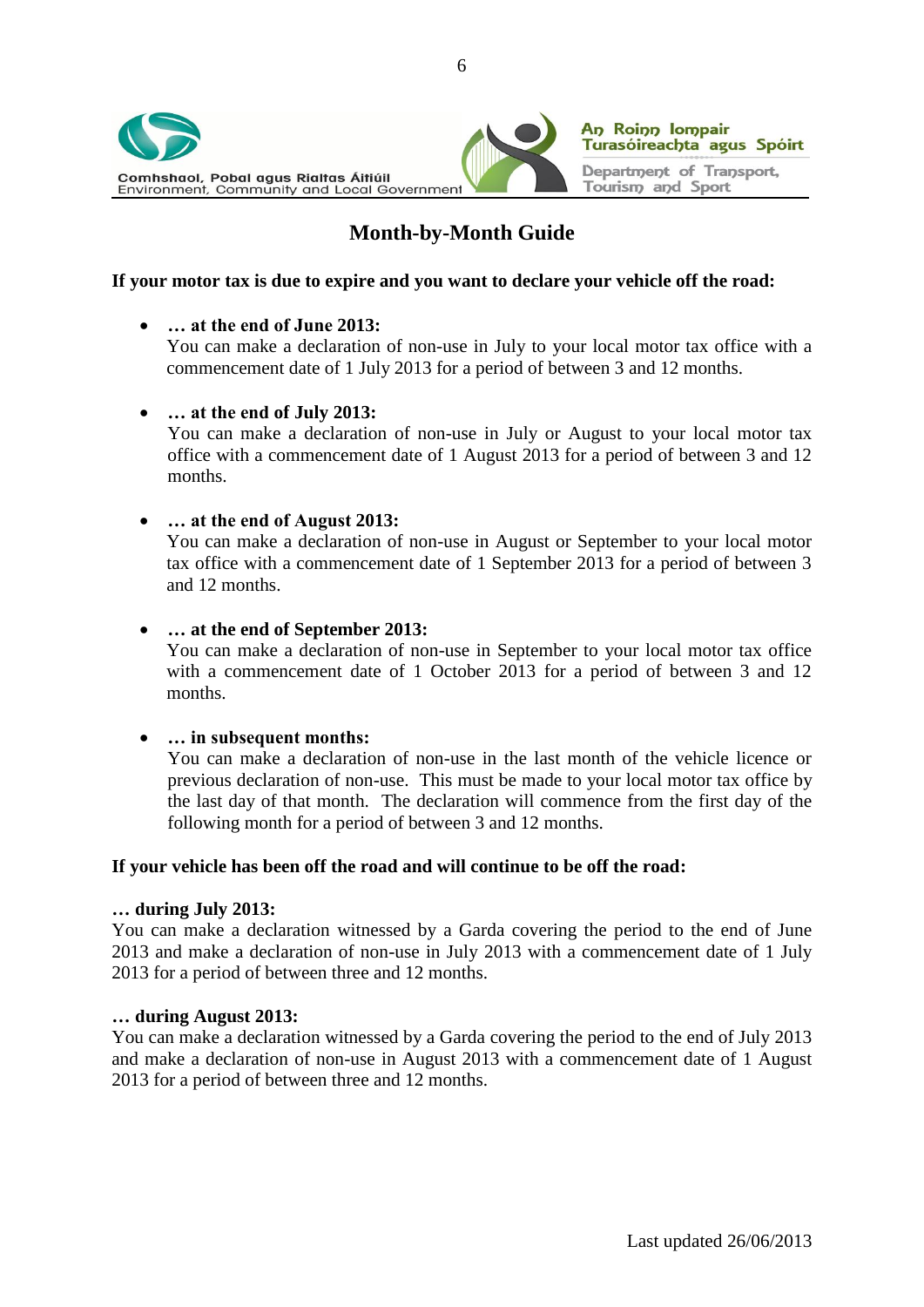



### **… during September 2013:**

You can make a declaration witnessed by a Garda covering the period to the end of August 2013 and make a declaration of non-use in September 2013 with a commencement date of 1 September 2013 for a period of between three and 12 months.

### **… in subsequent months:**

You will no longer be able to make a declaration witnessed by a Garda, and motor tax arrears and a minimum of three months motor tax will be payable in respect of the vehicle before a declaration of non-use can be made.

### **If your vehicle has been off the road and you want to put it back on the road:**

### **… during July 2013:**

You can make a declaration witnessed by a Garda covering the period to the end of June 2013 and tax the vehicle from the beginning of July 2013.

### **… during August 2013:**

You can make a declaration witnessed by a Garda covering the period to the end of July 2013 and tax the vehicle from the beginning of August 2013.

### **… during September 2013:**

You can make a declaration witnessed by a Garda covering the period to the end of August 2013 and tax the vehicle from the beginning of September 2013.

### **… in subsequent months:**

You will no longer be able to make a declaration witnessed by a Garda and arrears from the date of expiry of the last motor tax disc, and a minimum of three months tax, will be payable.

### **If you owe arrears on the vehicle and you want to declare it off the road**

### **… during July 2013:**

You can pay arrears to the end of June 2013 and make a declaration of non-use in July 2013 with a commencement date of 1 July 2013 for a period of between 3 and 12 months.

### **… during August 2013:**

You can pay arrears to the end of July 2013 and make a declaration of non-use in August 2013 with a commencement date of 1 August 2013 for a period of between 3 and 12 months.

### **… during September 2013:**

You can pay arrears to the end of August 2013 and make a declaration of non-use in September 2013 with a commencement date of 1 September 2013 for a period of between 3 and 12 months.